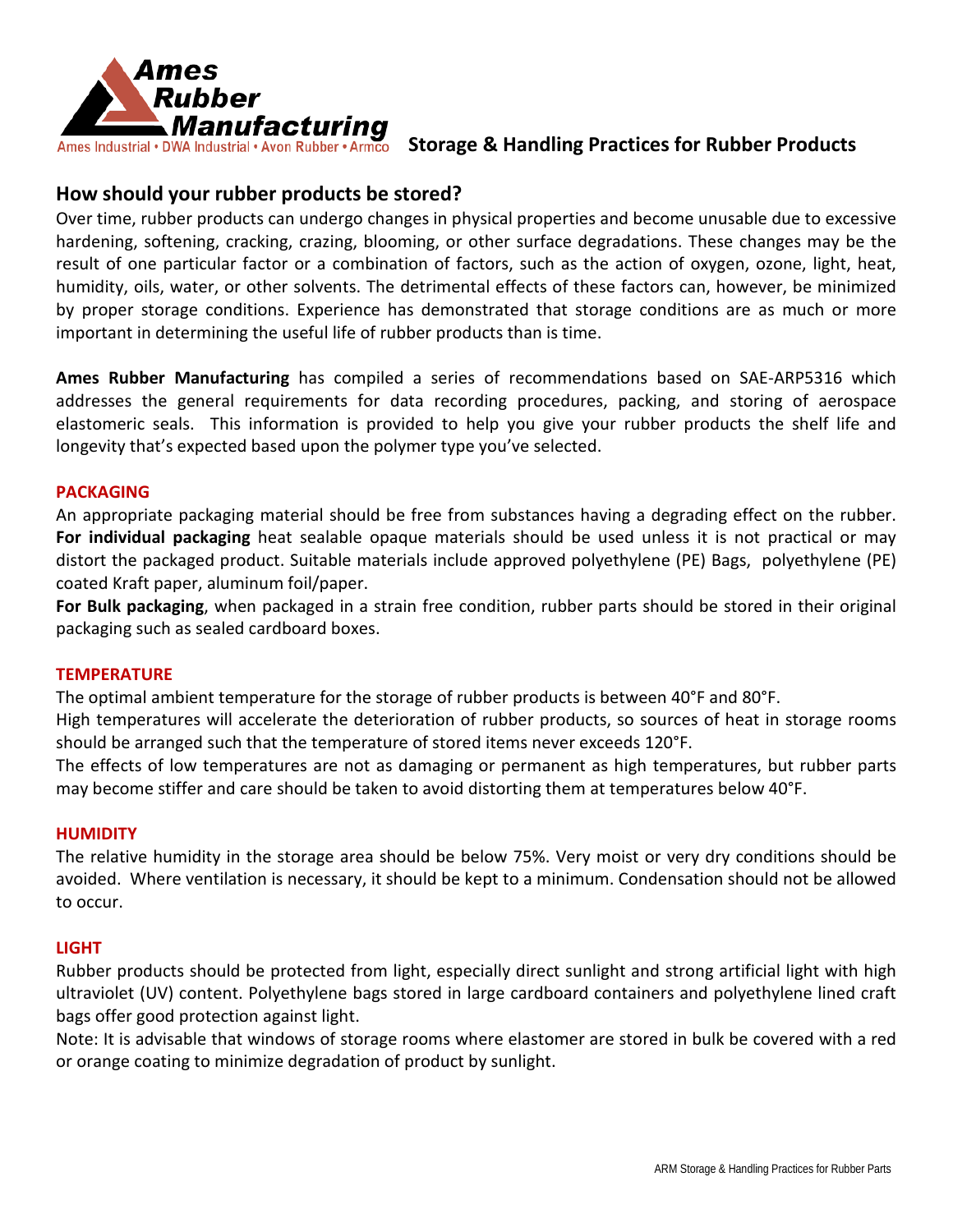

## Ames Industrial • DWA Industrial • Avon Rubber • Armco Storage & Handling Practices for Rubber Products

### **OXYGEN AND OZONE**

Oxygen (O<sup>2</sup>) and Ozone (O<sup>3</sup>) are very damaging to rubber products, so wherever possible, they should be stored in airtight containers to protect them from circulating air. Ozone is particularly damaging to the carbon backbone polymer chain of many rubber compounds. Rubber products should be kept away from ozone generating equipment such as electric motors, mercury vapor lamps, and high voltage electrical equipment. Combustion gases and organic vapor should be excluded from storage rooms as they may give rise to ozone via photochemical processes.

#### **DEFORMATION**

Rubber products should be stored in a relaxed state, free from tension, compression, or other deformation since these may lead to cracking or change of shape

Never hang rubber parts such as O-rings or molded seals on pegs or unsupported pipes as this may cause severe deformation and deterioration. O-rings of a large inside diameter should be formed into at least three (3) superimposed loops so as to avoid creasing or twisting.

Note: It is not possible to achieve this condition by forming just two loops. Three are required.

#### **INFESTATION**

Since certain rodents and insects thrive on rubber products, adequate protection should be provided against them.

### **RADIATION**

Precautions should be taken to protect stored rubber products from all sources of ionizing radiation likely to cause damage to stored articles.

#### **CONTACT WITH LIQUID OR SEMI-SOLID MATERIALS**

Rubber products should not be allowed to come in contact with liquid or semi-solid materials such as (gasoline, greases, acids, disinfectants and cleaning fluids) or their vapors at any time during storage unless these materials are by design an integral part of the component or the manufacturer's packaging. When elastomeric seals are received coated with their operational media, they should be stored in this condition.

#### **CONTACT WITH METALS AND INSERTS**

Certain metals and their alloys (in particular, copper, manganese, and iron) are known to have deleterious effects on elastomers. Rubber products should not be stored in contact with such metals (except when bonded to them or impregnated by them), but then should be protected by individual packaging. Any preservative used on the metal should be such that it will not affect the elastomeric element or the bond to such an extent that the item will not comply with product specifications.

#### **CONTACT WITH DUSTING POWDER**

Dusting powders are sometimes used while processing rubber, particularly in extrusion curing or to prevent tacking or sticking to similar parts or to itself during packaging. In such instances, the minimum quantity of powder to prevent adhesion should be used.